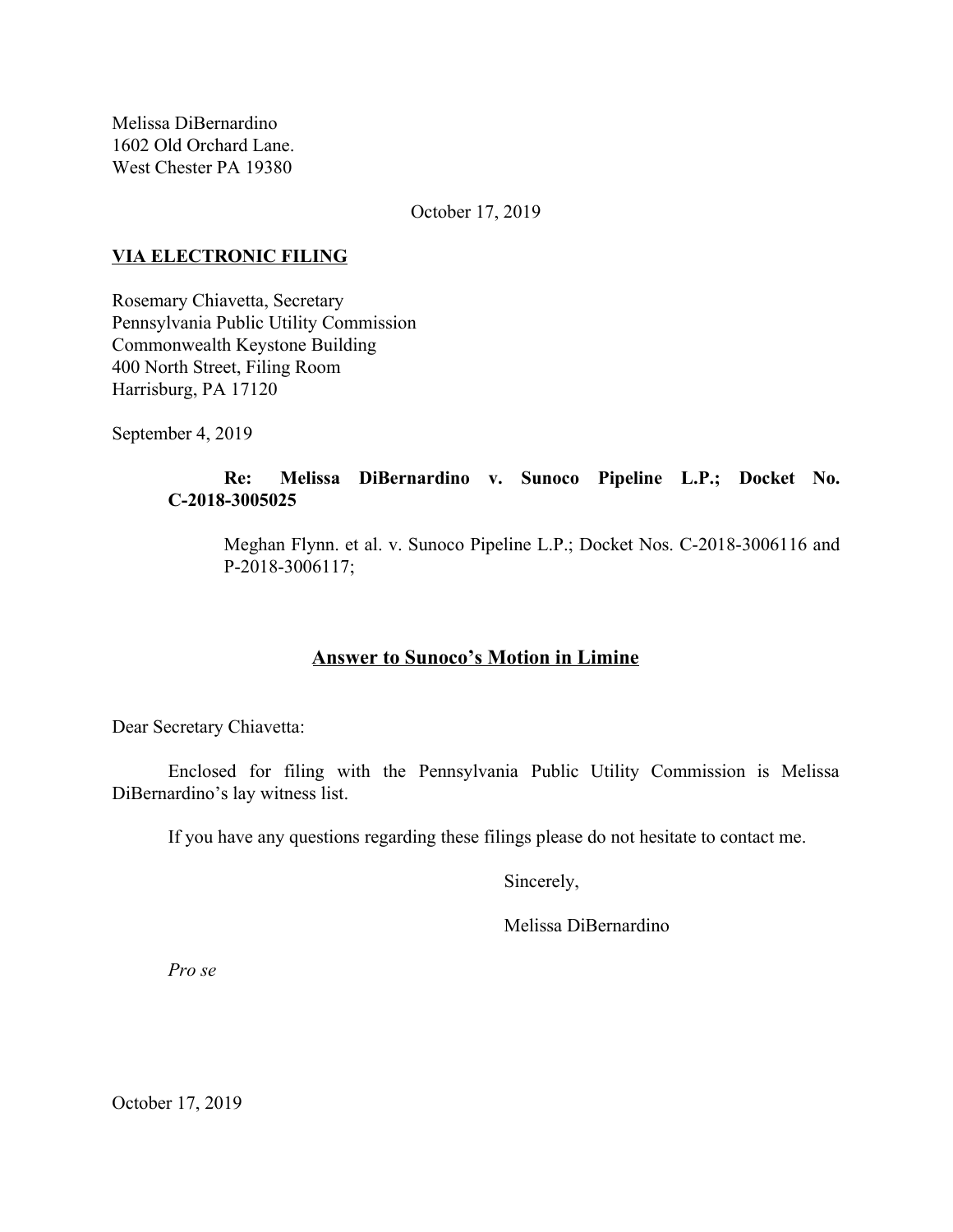Rosemary Chiavetta, Secretary Pennsylvania Public Utility Commission Commonwealth Keystone Building 400 North Street, Filing Room Harrisburg, PA 17120

:

### **BEFORE THE PENNSYLVANIA PUBLIC UTILITY COMMISSION**

## **MELISSA DIBERNARDINO**

| Complainant                                 | Docket No. C-2018-3005025                   |
|---------------------------------------------|---------------------------------------------|
| V.                                          |                                             |
| <b>SUNOCO PIPELINE L.P.,</b><br>Respondent. |                                             |
| MEGAN FLYNN et al<br>V.                     | Docket Nos.C-2018-3006116<br>P-2018-3006117 |
| SUNOCO PIPELINE L.P.,                       |                                             |

#### **Answer to Sunoco's Motion in Limine**

SPLP motioned to consolidate, knowing the number of individual complainants and intervenors involved in this matter. The construction and operations of the Mariner East Pipeline Project (sometimes known as the Pennsylvania Pipeline Project) spans over 300 miles across the state. While this project holds the same name, carries the same highly volatile liquids, is being constructed and operated by the same entity and had/has/will have similar impacts to residents, each one of us have unique situations that make this project affect us in different ways, sometimes to varying degrees. It bothers me tremendously that SPLP continues to whine about the possibility of repetitiveness and time in this hearing when they motioned to consolidate in the first place. SPLP is asking Your Honor to rule on something that has not happened yet and even seems to imply doubt that Your Honor will be able to control the upcoming hearing. Between collaboration among the parties (preparing a schedule) and Your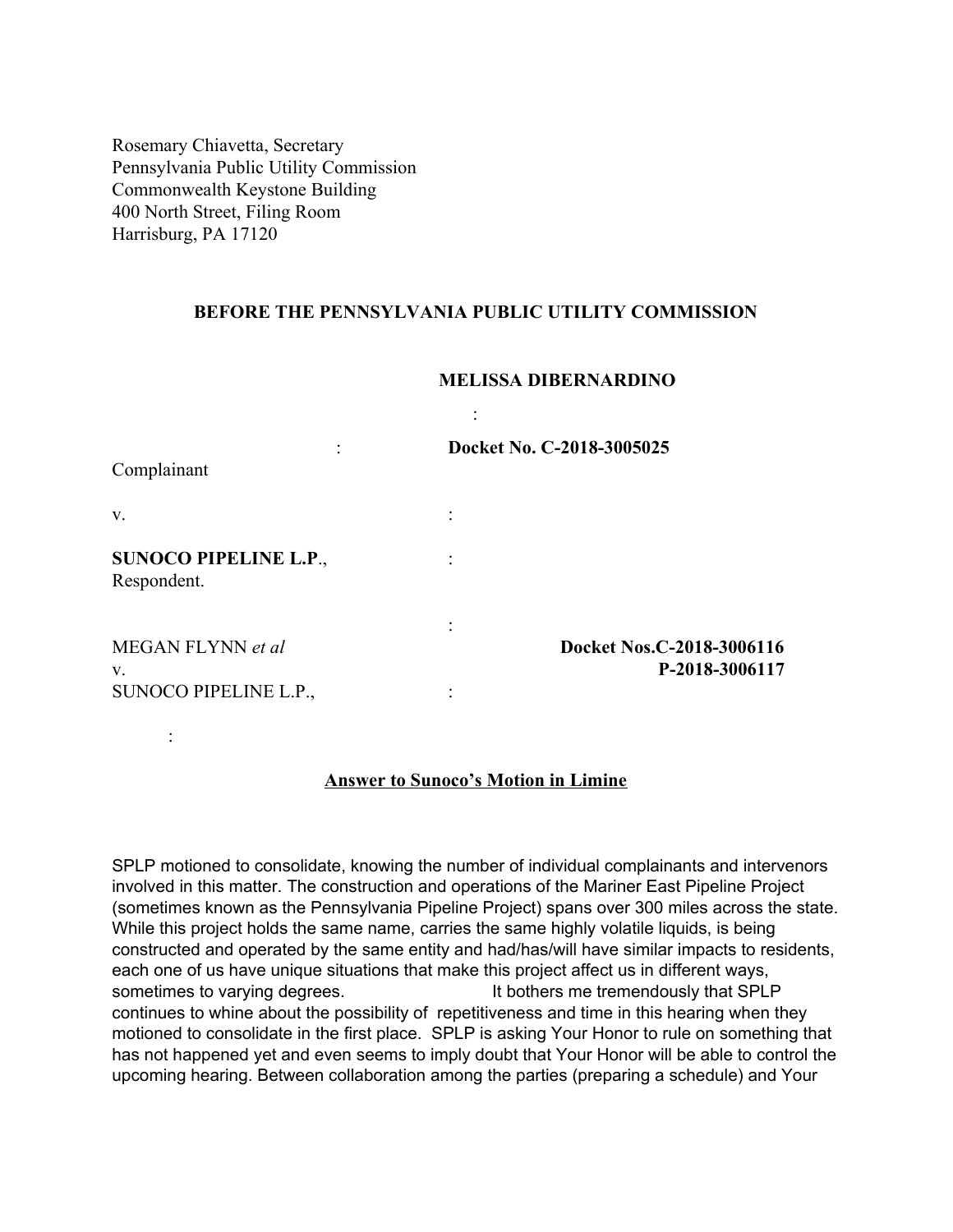Honor's experience, I believe that the hearings will be fair in ensuring each parties' due process and not being overly repetitious.

I am unaware of anyone testifying at the upcoming Lay Witness Hearing who will be speaking to probability of structural failure. It seems more so that witnesses will be testifying to their "personal knowledge" in what they have experienced or witnessed or what their personal capabilities are, etc. If SPLP takes issue with Your Honor hearing people say that they either won't know what to do or aren't capable of doing what is needed in the event of a Mariner East Emergency, I believe it speaks volumes for their regard for public safety and their fear of Your Honor better understanding just that. Like many witnesses on our lists - Mr. Friedman, Ms. Britton and Ms. Dunn each have different knowledge bases, experiences and capabilities.

Additionally, unless SPLP has intentions of only temporarily operating the currently operational and proposed pipelines - opposing testimony of those differently abled in the same area, in the same proximity would suggest that each complainant (and those they have standing for) will have the same abilities they do now, for as long as SPLP intends to operate the Mariner East (Pennsylvania Pipeline) system.

If SPLP needed or wanted equal time in the lay witness hearing, they should have planned appropriately and stated as such in one of the numerous conference calls instead of waiting until now. They could have even listed the two Chester county landowners seen in Energy Transfer commercials who appear to be overjoyed at this project's presence on their land. However, after asking for the lengthy and crowded hearing they face next week, SPLP makes motions that essentially ask for the supposed lengthy and repetitive event that they created to be undone.

SPLP claims that "Pipelines/Events. Allegations related to other pipelines in other states are irrelevant to the issues here". This is not at all true 1) if SPLP is trying to simply reword their attempt at getting anything outside of the complainants' geographical area not able to be used and/or 2) if it is in reference to a portion of Mariner East or any other pipeline(s) owned and operated by SPLP,

The following is from my response to SPLP's preliminary objections "Sunoco claims that I do not have standing to bring certain claims because the incidents I point out are disconnected from where Saints Peter & Paul School is located. Paragraphs 18-19, 21-26, 29-31,33,42, 50, 52 and 55 should not be stricken for the following reason: The Respondent's performance record of construction, maintenance and operations of their pipeline affect the integrity and safety of the overall project. Due to the precedence set by Sunoco's history, there is substantial cause for question and concern when it comes to their required safe and reasonable service (according to 66 Pa.C.S. 1501). The same portions of the Complaint should not be stricken because the current BI&E formal complaint filed with the Pennsylvania Public Utility Commission further strengthens my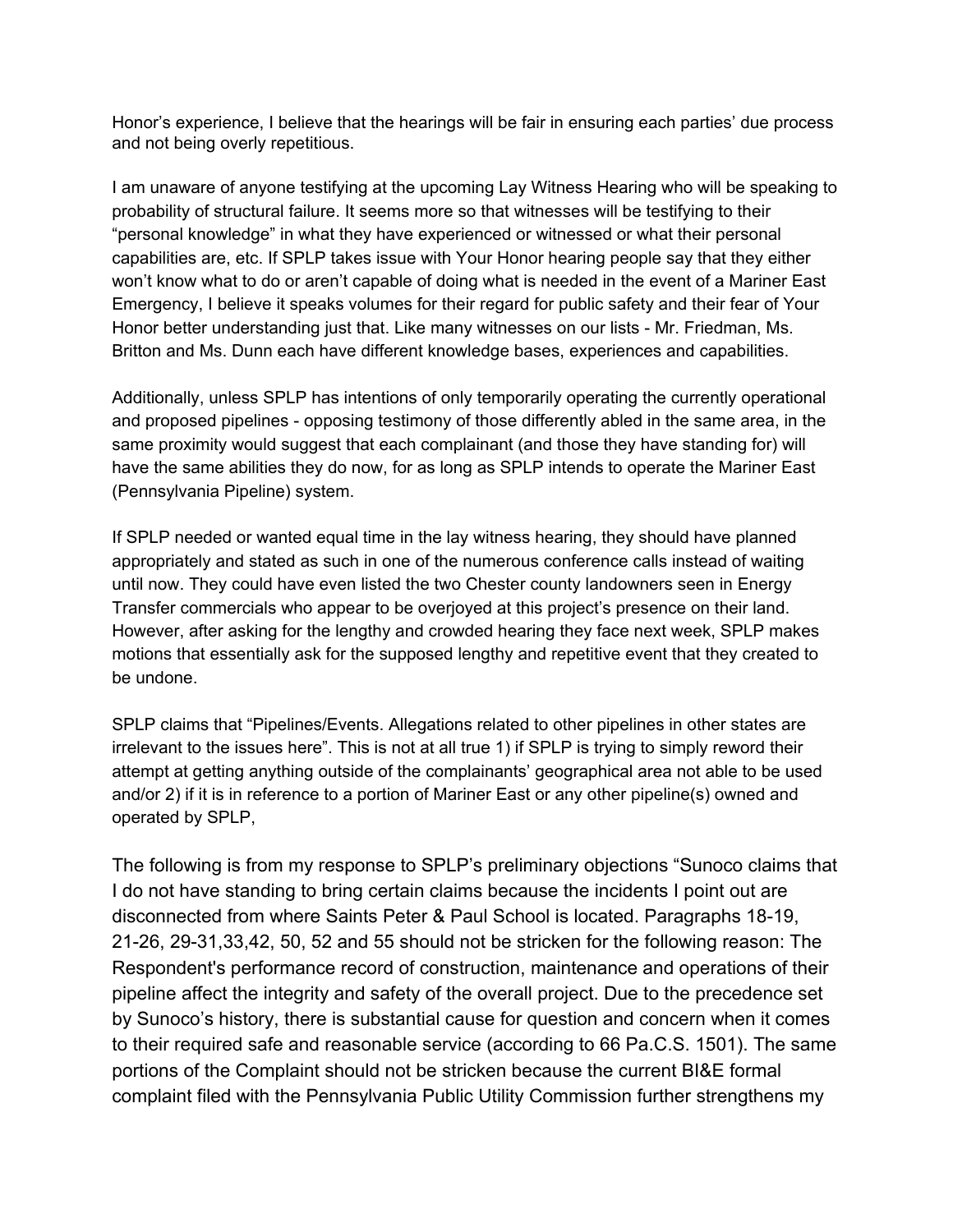standing when stating that the issues I bring up directly affect Saints Peter & Paul School. While the leak was in one area, they allege that there is a statewide concern for Mariner East 1. Additionally, these incidents occurred on the same pipeline system or are owned/operated by Sunoco/Energy Transfer or both. Therefore, I have standing to complain about the events that have occurred outside of Saints Peter and Paul School, even though they are not in the same geographical location."

The following is from Her Honor's ruling:

"In her Answer to Preliminary Objections, Complainant admits she is not claiming standing for Willington or other schools and the general public impacted by the Mariner East Project. Complainant responds that Complaint Paragraphs 18-19, 21-26, 29-31, 33, 42, 50, 52 and 55 should not be stricken because Sunoco's performance record of construction, maintenance and operations of its pipeline affects the integrity and safety of the overall project and a currently pending formal complaint filed by the Bureau of Investigation and Enforcement (BI&E) strengthens her standing. Therefore, she has standing to complain about events occurring outside of Saints Peter and Paul School."

While I do not know which pipelines SPLP is specifically speaking of when asking for Her Honor to not allow, SPLP has many pipelines that do not begin and end in Pennsylvania, despite the names of them changing at times.

I respectfully ask that Her Honor deny SPLP's motion in it's entirety. As I am completing this, an email came through to notify us of another one of these ridiculous motions. This is a far greater waste of everyone's time than witnesses testifying at our upcoming hearing.

*Respectfully Submitted*,

Melissa DiBernardino

Thomas J. Sniscak, Esq [tjsniscak@hmslegal.com](mailto:tjsniscak@hmslegal.com)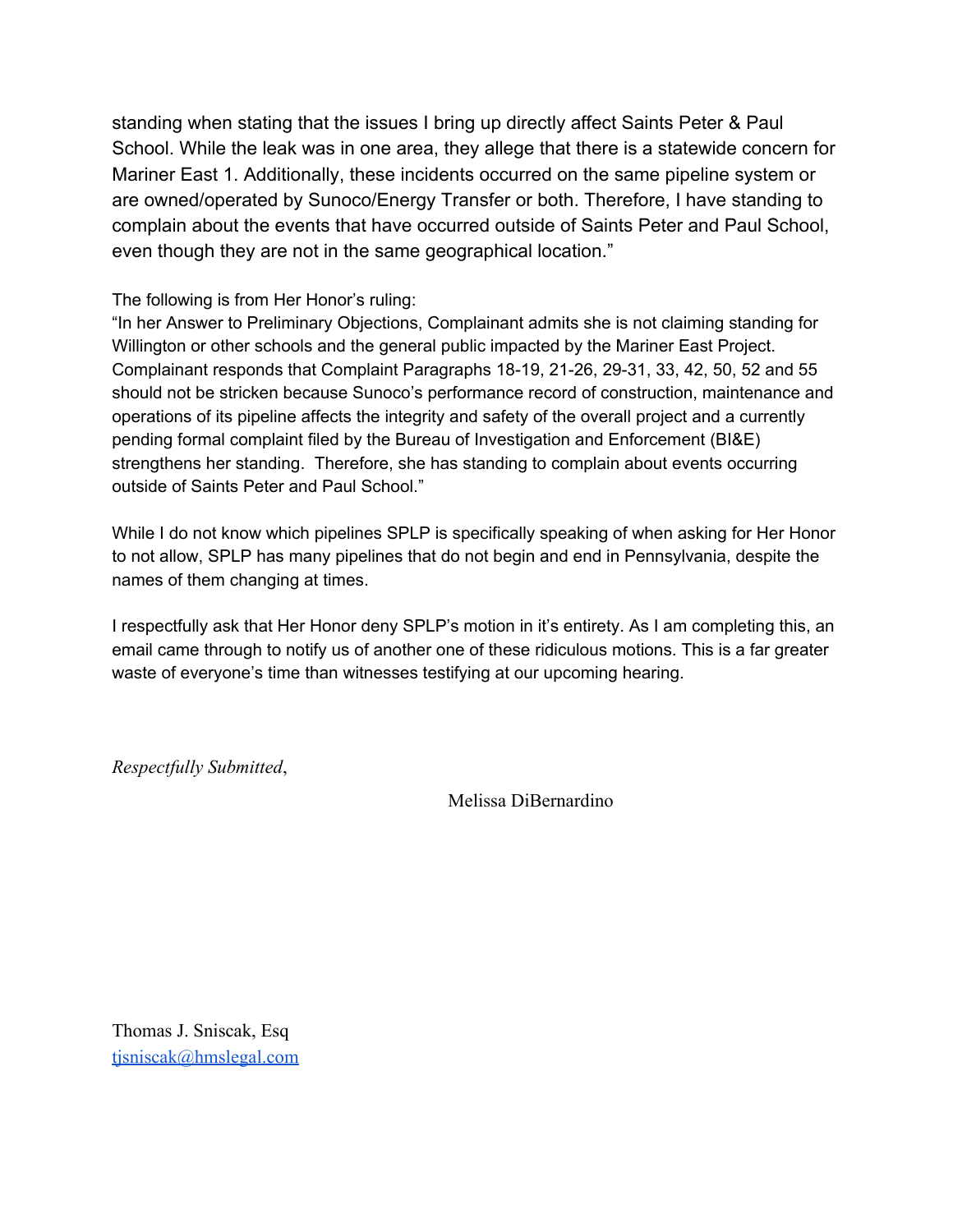Kevin J. McKeon [kjmckeon@hmslegal.com](mailto:kjmckeon@hmslegal.com)

Whitney E. Snyder [@hmslegal.com](mailto:wesnyder@hmslegal.com)

Robert D. Fox, Esq. Neil S. Witkes, Esp. Diana A. Silva, Esq. [rfox@mankogold.com](mailto:rfox@mankogold.com) [nwitkes@mankogold.com](mailto:nwitkes@mankogold.com) [dsilva@mankogold.com](mailto:dsilva@mankogold.com)

Michael Bomstein [mbomstein@gmail.com](mailto:mbomstein@gmail.com)

Anthony D. Kanagy, Esquire Garrett P. Lent, Esquire [akanazy@postschell.com](mailto:akanazy@postschell.com) [glent@postschell.com](mailto:glent@postschell.com)

Rich Raiders, Esq. [rich@raiderslaw.com](mailto:rich@raiderslaw.com)

Vince M. Pompo, Esq. Guy. A. Donatelli, Esq Alex J. Baumler, Esq. [vpompo@lambmcerlane.com](mailto:vpompo@lambmcerlane.com) [Gdonatelli@lambmcerlane.com](mailto:Gdonatelli@lambmcerlane.com) [abaumler@lambmcerlane.com](mailto:abaumler@lambmcerlane.com)

Margaret A. Morris, Esq. [mmorris@regerlaw.com](mailto:mmorris@regerlaw.com)

Leah Rotenberg, Esq. [rotenberg@mcr-attorneys.com](mailto:rotenberg@mcr-attorneys.com)

Mark L. Freed [mlf@curtinheefner.com](mailto:mlf@curtinheefner.com)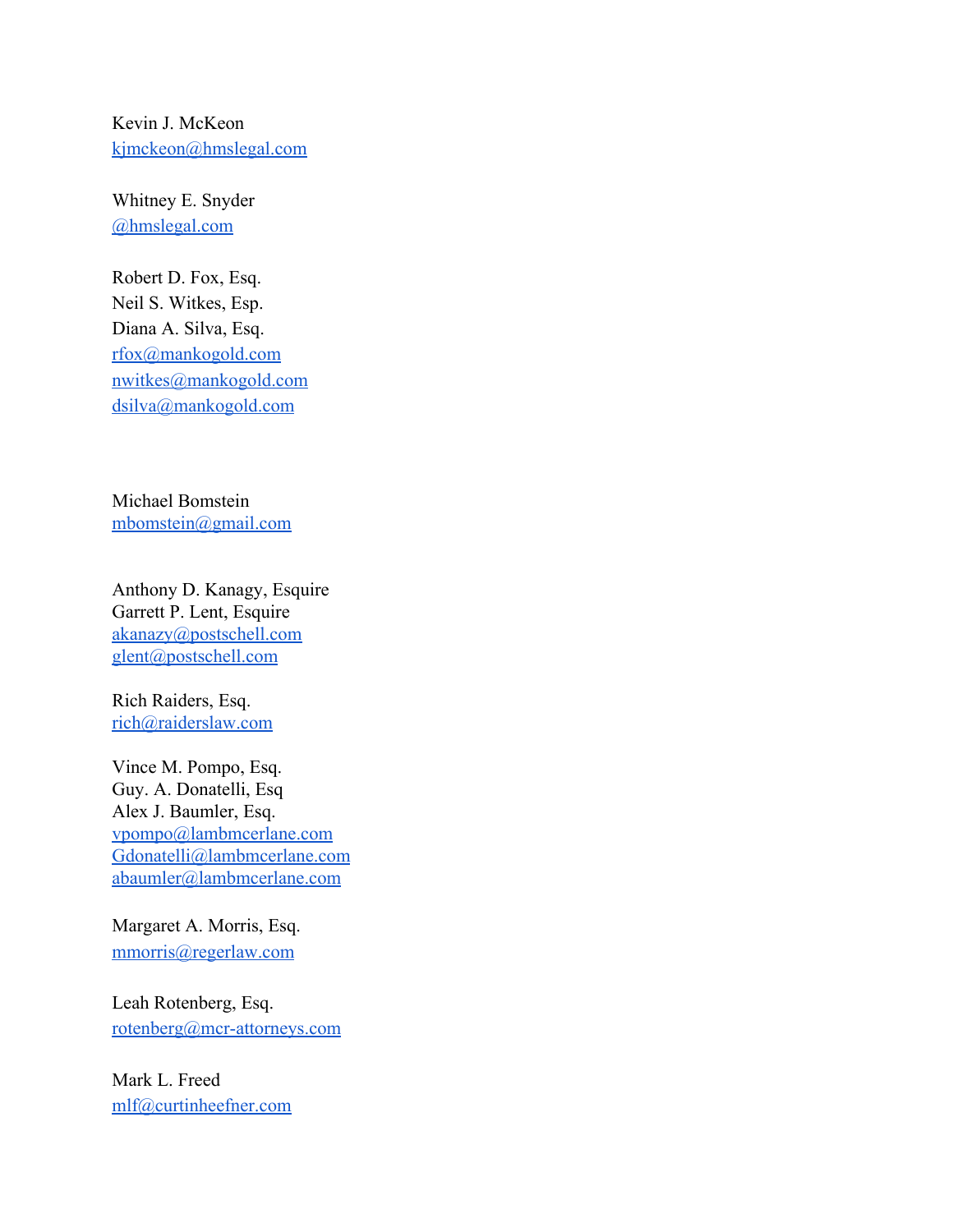James R. Flandreau [jflandreau@pfblaw.com](mailto:jflandreau@pfblaw.com)

David J. Brooman Richard Sokorai Mark R. Fischer [dbrooman@highswartz.com](mailto:dbrooman@highswartz.com) [rsokorai@highswartz.com](mailto:rsokorai@highswartz.com) [mfischer@highswartz.com](mailto:mfischer@highswartz.com)

Thomas Casey [tcaseylegal@gmail.com](mailto:tcaseylegal@gmail.com)

Josh Maxwell [jmaxwell@downingtown.org](mailto:jmaxwell@downingtown.org)

Laura Obenski [ljobenski@gmail.com](mailto:ljobenski@gmail.com)

Stephanie M. Wimer [stwimer@pa.gov](mailto:stwimer@pa.gov)

Michael Maddren, Esq. Patricia Sons Biswanger, Esq. [maddrenM@co.delaware.pa.us](mailto:maddrenM@co.delaware.pa.us) [patbiswanger@gmail.com](mailto:patbiswanger@gmail.com)

James C. Dalton, Esq. [jdalton@utbf.com](mailto:jdalton@utbf.com)

Melissa DiBernardino [lissdibernardino@gmail.com](mailto:lissdibernardino@gmail.com)

Virginia Marcille-Kerslake [vkerslake@gmail.com](mailto:vkerslake@gmail.com)

James J. Byrne, Esq.